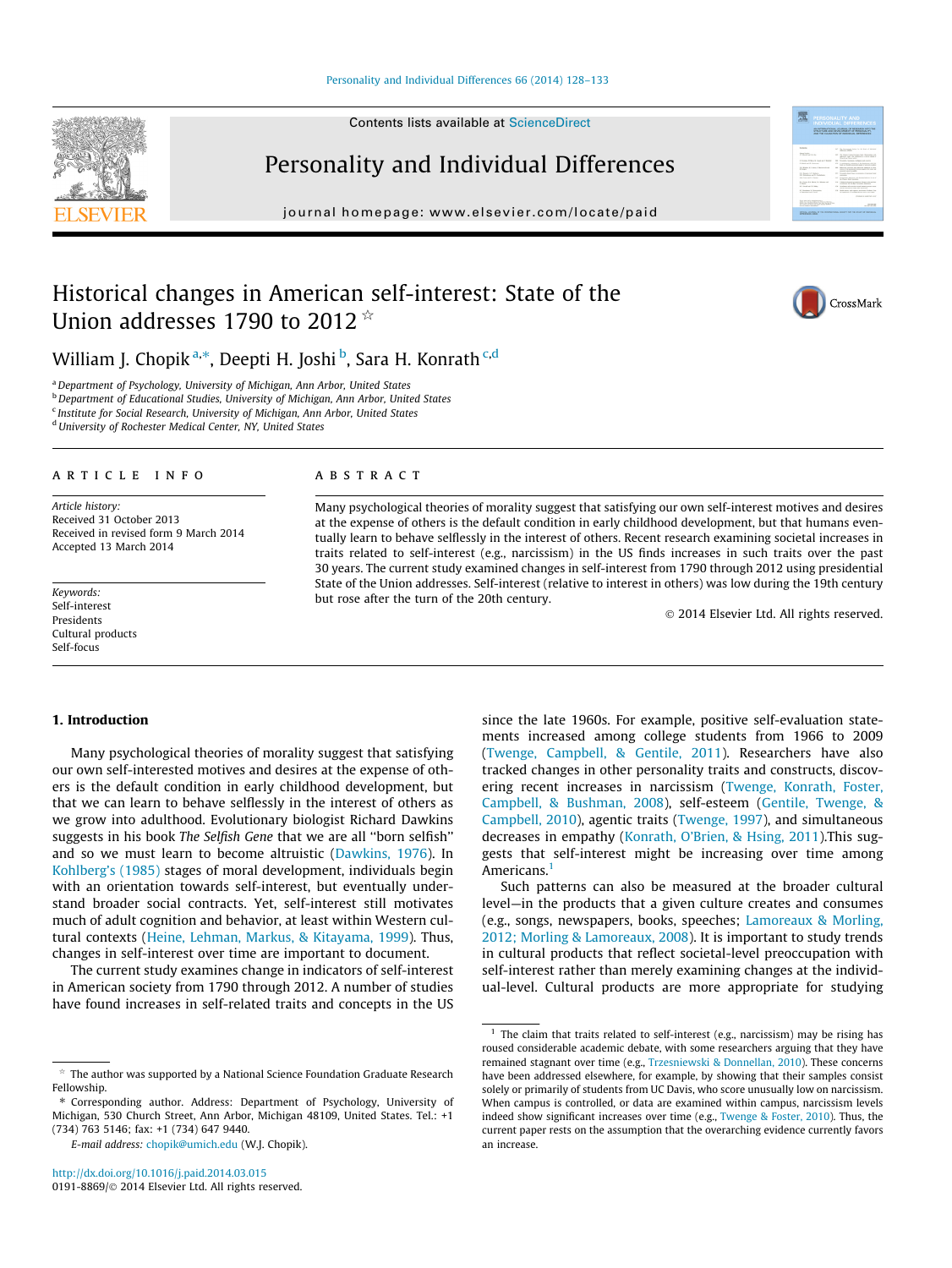societal norms and beliefs given the limitations of self-reported personality measures, in terms of both measurement and predictive ability ([Nisbett & Wilson, 1977; Schwarz, 1999](#page-4-0)). Thus, cultural-level indicators may help to reveal societal norms and beliefs that self-reported personality measures cannot. Individual-level measures also fail to capture how cultural products the things and artifacts that a culture produces—can enhance our understanding of culture and cultural change [\(Snibbe & Markus,](#page-4-0) [2005](#page-4-0)). Moreover, examining changes in cultural products enables researchers to use a broader scope in assessing psychological change over time.

Studies assessing changes in cultural products related to selfinterest have found similar patterns as individual-level studies. For example, in a study of 15 million books published between 1900 and 2000, [Konrath and Anderson \(2011\)](#page-4-0) discovered an increase in the number of books mentioning the word ''selfesteem'' across the century. There have also been increases at the broader cultural-level in references to the self and in individualistic phrases, in both books (from 1960 to 2008; [Twenge, Campbell, &](#page-5-0) [Gentile, 2012a](#page-5-0)) and popular songs (from 1980 to 2007; [DeWall,](#page-4-0) [Pond, Campbell, & Twenge, 2011](#page-4-0)). There is also evidence for an increase in individualistic phrases (''all about me'') in books from 1960 to 2008 [\(Twenge, Campbell, & Gentile, 2012b\)](#page-5-0).

Despite such consistent increases in self-references in cultural products, the evidence is much less clear for how other-oriented references have changed over time. Additionally, due to ambiguity in researchers' definition of ''others,'' other-oriented references often confound self-interest and other-interest, making it unclear if changes over time are attributable to an increase in self-interest or other-interest. For example, some studies treat the word ''we'' as strictly other-oriented, when by definition ''we'' represents the interests of both ''me'' and ''you'' together. There is a difference, for example, in saying ''We won the game,'' which implies some personal responsibility and credit, compared to ''They lost the game,'' which implies no personal responsibility [\(Cialdini et al.,](#page-4-0) [1976\)](#page-4-0).

Regardless of this inaccurate operationalization of other-orientation, the results with respect to ''we'' are inconsistent. In some studies, first-person plural references (e.g., ''we'') decreased over time ([DeWall et al., 2011; Twenge et al., 2012a\)](#page-4-0), whereas in another study, communal phrases (e.g., "all in this together") increased in books from 1960 to 2008 (see Study 2; [Twenge et al.,](#page-5-0) [2012b](#page-5-0)). The patterns of change in pure other-interest (i.e. no self-involvement), as operationalized by second- (e.g., ''you''), and third-person references (e.g., ''he;'' ''they''), are also inconsistent. One study reports decreases in all third-person pronouns ([Twenge et al., 2012a\)](#page-5-0), another study reports only decreases in some third-person pronouns (''he'', ''himself''), but not others (''she'', ''herself''; [Twenge, Campbell, & Gentile, 2012c](#page-5-0)), and another study finds no changes at all [\(DeWall et al., 2011\)](#page-4-0).

Very few studies examine changes in other types of extreme other-interest in cultural products (e.g. second-person pronouns such as ''you,'' and mentions of family and friends). The rare studies that have examined changes in second-person pronouns demonstrate patterns in opposite directions, depending on how they are analyzed (see [Twenge et al., 2012a\)](#page-5-0). When second-person plural pronouns are analyzed separately, they increase over time. However, when these pronouns are lumped with second-person singular pronouns in regression models, second-person pronouns now decrease over time. Mentions of family and friends have also been lumped into one category of ''social'' references ([DeWall](#page-4-0) [et al., 2011](#page-4-0)), which again obscures the conclusions that can be drawn about changes in self versus other-interest over time. Family members are more closely tied to self-interest than friends are, given their genetic overlap with the self, and their potential to increase reproductive success [\(Hamilton, 1964](#page-4-0)). In other words, self-interest is therefore a matter of degree, and not binary.

Taken together, there is evidence for an increase in self-interest words and phrases, but the patterns with respect to other-interest needs additional research. Moreover, all individual-level (i.e. traitbased) studies have examined changes beginning no earlier than the 1960s, since many personality scales were not developed until then. Yet, it is unclear why researchers examining cultural-level indicators of self-interest have limited their investigation to such narrow time periods and criteria, given the longer-term availability of cultural-level data. In addition, many of the individual-level studies rely on self-report data, which, while revealing some useful information about people's conscious thoughts, suffer from social desirability biases [\(Schwarz, 1999](#page-4-0)) and other interpretation issues. Another limitation in meta-analyses of trait-level characteristics (e.g., [Twenge & Foster, 2010](#page-5-0)) is an overreliance on college student samples, which do not necessarily reflect the broader American population.

#### 1.1. The current study

In the current study, we replicate and extend prior research examining changes in self-interest and other-interest over time. Although some of this work uses meta-analyses to examine individual-level personality changes [\(Twenge et al., 2008](#page-5-0)), other work focuses on cultural products like songs and phrases in books ([DeWall et al., 2011; Konrath & Anderson, 2011\)](#page-4-0). Psychological research on songs and books are important, but both tend to suffer from publication delays, making it unclear whether the finished product represents the year of publication or release. Moreover, to date, these analyses have confounded self-interest with otherinterest in their choices of relevant terms (e.g. pronouns). Finally, most examinations of secular trends in self-interest have limited their scope to the time period after 1960 ([Gentile et al., 2010;](#page-4-0) [Twenge et al., 2012b](#page-4-0)), which makes it difficult to know if self-interest has been rising for longer historical periods or if there are instead recurring cyclical changes over time within US culture.

The current study addresses some of these research gaps by using presidential State of the Union speeches to gauge culturallevel self-interest. We define self-interest in the current study as the preoccupation with one's own interests and circumstances and a relative indifference to the interests of others. In other words, high self-interest occurs when an individual's interests are prioritized over the interests of others. The State of the Union address is an annual speech given by the President of the United States that outlines the current status and priorities of the country for the upcoming year. These speeches often propose legislation and goals that change the course of the nation dramatically. They arguably serve the function of a societal thermometer of US culture at any given time and outline the focus of the country in the immediate future. State of the Union addresses are intended to represent American culture quite broadly and also allow us to extend the time period for which we can examine temporal changes in selfinterest to a full 222 years (1790–2012), which is the longest period to date.

One limitation of previous research is that temporal changes are often presented without a longer-term context. Yet this context is important because it can demonstrate the general trajectory of the culture over time. For example, perhaps the recent increases in self-interest are actually a return to previously-experienced levels of self-interest, rather than continuous increases. In other words, perhaps American society has gone through temporary ''epochs'' or periods of relatively high and low self-interest, where self-interest wanes and oscillates at different time points.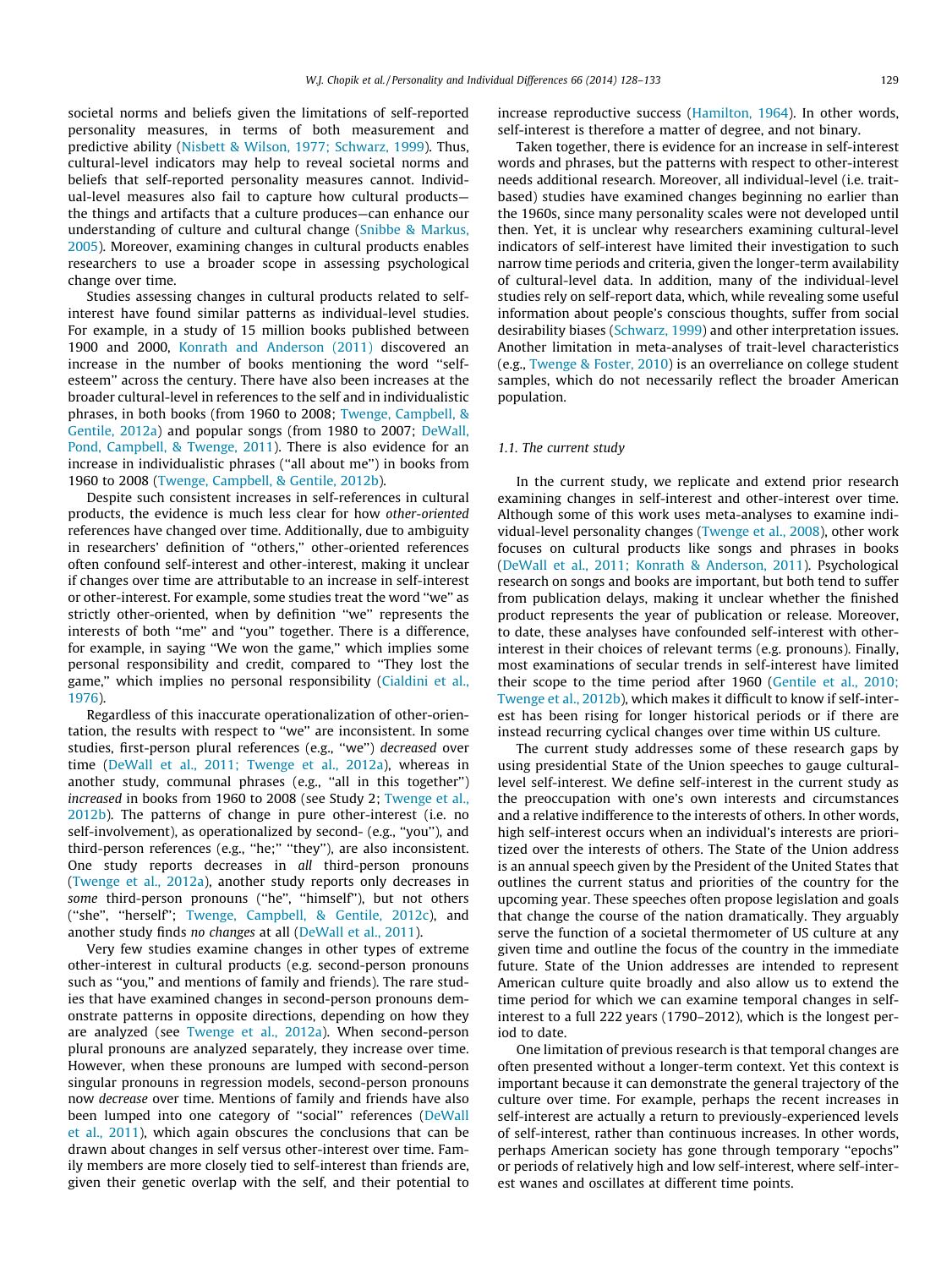<span id="page-2-0"></span>

| Table 1                                                 |  |  |
|---------------------------------------------------------|--|--|
| Multiple regression analyses predicting year of speech. |  |  |

| Predictors                     | Type                   |          | SE   |         |         |
|--------------------------------|------------------------|----------|------|---------|---------|
| First-person singular pronouns | Pure self-interest     | 10.64    | 2.72 | 0.16    | 3.91    |
| Mentions of family             | Moderate self-interest | 18.42    | 3.12 | 0.28    | 5.90    |
| First-person plural pronouns   | Moderate self-interest | 39.95    | 3.04 | 0.57    | 12.15'  |
| Other-person pronouns          | Pure other-interest    | $-29.24$ | 4.26 | $-0.28$ | $-6.86$ |
| Mention of friends             | Pure other-interest    | $-11.30$ | 2.70 | $-0.17$ | $-4.19$ |

 $F(5, 225) = 116.57, p < .001.$ 

In the current study, we also introduce the Egocentricity Index, which may be used by other researchers as an objective and long-term measure of self-versus other-focus over time in the US.

## 2. Method

To explore changes in self- versus other-interest in state of the union addresses over time, we obtained text of the 226 speeches<sup>2</sup> every year from 1790 through 2012 from Woolley and Gerhard's American Presidency Project (<http://www.presidency.ucsb.edu>).

Linguistic analyses were performed using the LIWC program ([Pennebaker, Booth, & Francis, 2007](#page-4-0)), a well-validated computer program that yields the percentage of words in a selection of text that correspond to various categories. The program uses an internal dictionary of several word categories corresponding to how much a group of words (e.g., mother, father, son, daughter) relate to a particular topic (e.g., family). The LIWC word categories have reasonable psychometric properties [\(Pennebaker et al., 2007\)](#page-4-0). Previous studies on temporal changes in self-relevant words and phrases usually restrict their list of words to a few select pronouns ([Twenge et al., 2012a\)](#page-5-0). In the current study, all personal pronouns were included as well as mentions of individuals most closely related to one's self-interest (family) and mentions of individuals more peripheral to one's self-interest (friends). In all, we chose categories that served as appropriate proxies of pure self-interest (e.g., I, me), moderate self-interest (e.g. us, we, family) and pure other-interest (e.g., you, she, he, they, friends). Below is the specific rationale for the grouping of words and pronouns under these indices.

#### 2.1. Pure self-interest

#### 2.1.1. First-person singular pronouns

First-person singular pronouns (e.g., "I", "me", "mine") were considered the clearest references to the self and one's self-interest. The inclusion of these words was also informed by the associations between first-person singular pronouns and their relationship to other indicators of self-interest [\(Twenge et al., 2012a](#page-5-0)), including a higher usage rate among narcissists ([Raskin & Shaw, 1988\)](#page-4-0). For example, Raskin and Shaw found a positive correlation between scores on the Narcissistic Personality Inventory and spontaneous first-person pronoun usage in 5-min monologues on any topic of participants' choosing. [Scherwitz, Graham, Grandits, Buehler, &](#page-4-0) [Billings, 1986](#page-4-0) also operationalize "self-involvement" as the use of first-person pronouns in their studies of Type A behavior and coronary heart disease. Thus, traits related to self-interest are associated with the spontaneous use of personal pronouns.

### 2.2. Moderate self-interest

#### 2.2.1. Family references

Family references (e.g., daughter, husband) were included in self-interest for many of the same reasons as first person plural pronouns. Self-interest in the evolutionary sense usually focuses on individuals with whom we have the closest genetic ties since they can help to increase our evolutionary fitness [\(Hamilton, 1964\)](#page-4-0).

#### 2.2.2. First-person plural pronouns

First-person plural pronouns (e.g., "we", "us", "our") were included in the Egocentricity Index based on research showing that the collective success of those who share our interests is an important element of self-interest, especially when individuals feel threatened by others or are exposed to information that threatens the self [\(Campbell & Sedikides, 1999\)](#page-4-0). Indeed, in [Cialdini et al.](#page-4-0) [\(1976\)](#page-4-0) classic study on basking in the reflected glory, individuals were more likely to use the pronoun ''we'' when referring to their winning football team and less likely to use ''we'' when referring to their losing team.

Also, in the context of State of the Union addresses and other political speeches, the use of first-person plural pronouns represents a shared sense of self-interest for the nation (e.g., Our nation's goal; we must face the challenges ahead of us; you are either with us or against  $us$ ). The use of first-person plural pronouns may reflect a greater focus on how the collective can best serve the interest and survival of individuals, which ultimately serves selfinterest. Thus, for empirical and practical reasons, first-person plural pronouns are categorized as moderate self-interest since they encapsulate the interests of both the self and others (for a review of first-person plural pronouns, see [Tausczik & Pennebaker, 2010\)](#page-4-0).

### 2.3. Other-interest

#### 2.3.1. Friends references

Friends references (e.g., buddy, friend, neighbor) were included as indicators of interest in others. This distinction was made based on the same criteria as family references, namely that friends are not genetically related, and thus, less directly implicated in evolutionary fitness ([Hamilton, 1964](#page-4-0)).Therefore, we considered friends as more peripheral to self-interest compared to family members.

#### 2.3.2. Other-person pronouns

Other-person pronouns (e.g., you, she, he, they) were also among the clearest indicators of a general interest in others. Use of these pronouns generally reflects awareness of and attention toward others [\(Tausczik & Pennebaker, 2010\)](#page-4-0). Moreover, other studies examining changes in constructs related to self-interest have categorized these pronouns as other-focused ([DeWall et al.,](#page-4-0) [2011; Twenge et al., 2012a\)](#page-4-0).

## 3. Results

The primary purpose of this study was to examine changes over time in self-interest and other-interest in political speeches. Pure

 $p < .001$ .

<sup>&</sup>lt;sup>2</sup> Earlier in American history, it was not uncommon for multiple addresses to be held within a given year, hence the greater number of speeches than years.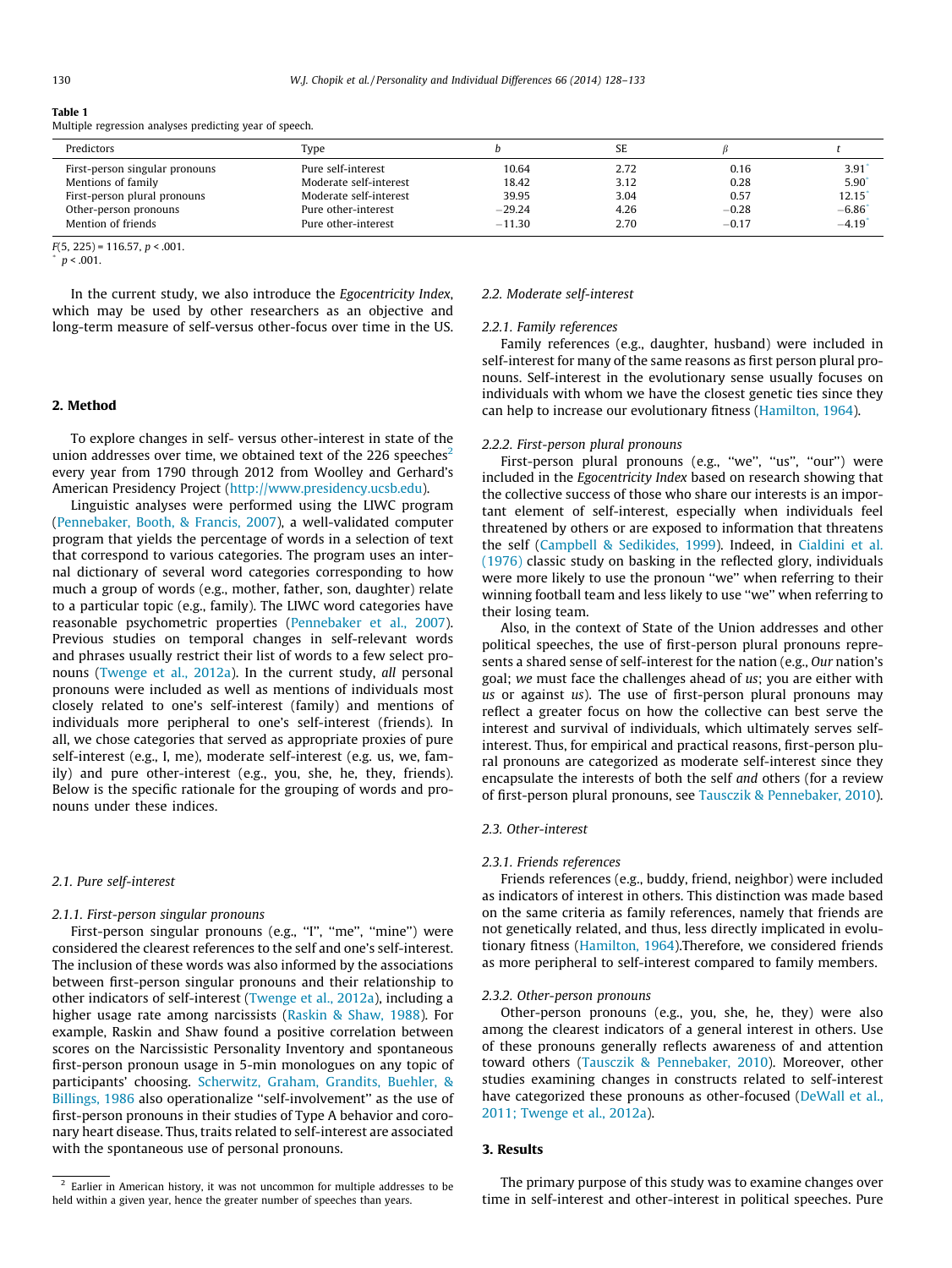

Fig. 1. Relative self-interest from 1790 through 2012. Colors correspond to political party of the sitting president: Republicans (Red), Democrats (Blue), Whigs (Yellow), Democratic-Republicans (Green). (For interpretation of the references to color in this figure legend, the reader is referred to the web version of this article.)

self-interest (first-person singular pronouns), moderate self-interest (family references, first-person plural pronouns), and other-interest (other-focused pronouns, $^3$  friends references) variables were simultaneously regressed onto year (see [DeWall et al., 2011; Twenge et al.,](#page-4-0) [2012a, 2012b](#page-4-0)). Linear regression analyses provide estimates that are unique effects in the sense that the other variables are held as fixed. Holding other variables as fixed is important because there is common variance that arises from all the LIWC categories coming from the same source (one speech). The results from this regression are reported in [Table 1.](#page-2-0) Self-interest variables were positively associated with year; other-interest variables were negatively associated with year.4

Composite indices of self- and other-interest word usage were computed by standardizing the LIWC categories (e.g., first-person singular pronouns, etc.) and then averaging them into a composite with the other standardized categories. This procedure was used to create composites for both self-interest (first-person singular pronouns, first-person plural pronouns, mentions of family;  $\alpha$  = .76) and other-interest (mentions of friends, other-person pronouns;  $\alpha$  = .73) categories. An *Egocentricity Index* was computed by subtracting the other-interest composite from the self-interest composite, such that higher scores reflect greater self-interest. Scores for the full index are available at iPEARlab.org.

## 3.1. Index validation

We correlated the Egocentricity Index with data from two other sources for validation purposes, to examine whether the results in the current study align well with other studies examining increases in self-interest. [DeWall and colleagues \(2011\)](#page-4-0) analyzed trends in pronoun usage in song lyrics from 1980 to 2007. They obtained song lyrics from the 10 most popular U.S. songs from the Billboard Hot 100 year-end charts between 1980 and 2007, and analyzed them using the LIWC. We found a positive correlation between the Egocentricity Index and the use of first-person pronouns in songs from 1980 to 2007,  $r = .49$ ,  $p = .03$ .

[Konrath and Anderson \(2011\)](#page-4-0) documented increases in the word ''self-esteem'' in American English books across the 20th century. They used google n-grams to count the mentions of ''selfesteem'' and ''self esteem'' from a corpus of nearly 15 million published books. The usage of self-esteem in books was also correlated with our egocentricity index,  $r = .49$ ,  $p < .001$ . Thus, over both shorter and longer time periods, the Egocentricity Index mapped onto societal level changes in self-interest found in other studies.

#### 3.2. Changes over time

Because presidents gave multiple addresses, there may have been some degree of non-independence between the speeches. To address this possibility, we created a multilevel random-coefficient model in which speeches were nested within presidents. Egocentricity Index scores were predicted from the linear, quadratic (year<sup>2</sup>), and cubic (year<sup>3</sup>) effects of year. Year (linear) was positively associated with the Egocentricity Index,  $b = .01$ , 95% confidence interval =  $[0.008, 0.016]$ , SE = .002, Z = 5.43,  $p < .001$ . The quadratic ( $p = .68$ ) and cubic ( $p = .62$ ) effects of year were unrelated to the Egocentricity Index. As seen in Fig. 1, throughout the 19th century, state of the union addresses had higher other-interest relative to self-interest. However, after the early 1900s, self-interest began to rise, peaking during the period between 1970 and 1990.

### 4. Discussion

We find a growing emphasis on self-interest and a diminishing emphasis on other-interest in State of the Union addresses since 1790. Specifically, the current study of 226 speeches revealed a decrease in words related to other-interest (e.g., "his/her," "neighbor'') and an increase in words related to self-interest (e.g., ''I, me, mine," "mother"). This finding that self-interest has increased historically aligns well with research documenting increases in selffocused traits and cultural products in recent years ([Konrath &](#page-4-0) [Anderson, 2011; Twenge, 2006; Twenge et al., 2012a](#page-4-0)). However, we extend prior work considerably by revealing that there was a significantly longer time period (the 19th century) when the nation was more other-focused than self-focused. The turn of the century was accompanied by a turn of the nation towards self-interest, peaking between 1970 and 1990, before declining in recent years.

The current study improves on prior work examining societal changes in constructs related to self-interest. First, the current study is by far the longest cross-temporal analysis of its kind, extending the time frame of its predecessors by a century or more ([DeWall et al., 2011; Konrath & Anderson, 2011; Twenge et al.,](#page-4-0) [2008, 2012a., 2012b, 2012c](#page-4-0)). Second, our analysis improves on

<sup>&</sup>lt;sup>3</sup> Second- and third-person (singular and plural) pronouns were combined due to their conceptual similarity as representing ''others.'' However, when the individual categories were entered into the regression predicting year of speech (see Section [3\)](#page-2-0), the results were identical in direction and significance, and the individual terms (second person:  $\beta = -.21$ ,  $p < .001$ ; third-person singular:  $\beta = -.10$ ,  $p = .01$ ; thirdperson plural:  $\beta$  =  $-$ .16, p < .001) were in the same direction as the composite variable of other-person pronouns ( $\beta$  = -.28, p < .001).

Political orientation was not included in the previous analyses since the wellknown Democratic and Republican party distinction did not always exist, especially throughout the 19th century. Also, the policies and positions of each party have changed dramatically over the history of the US. As such, political party distinctions are also confounded with time. Figure 1 provides descriptive information of selfinterest among these political parties, but no statistical comparisons were made.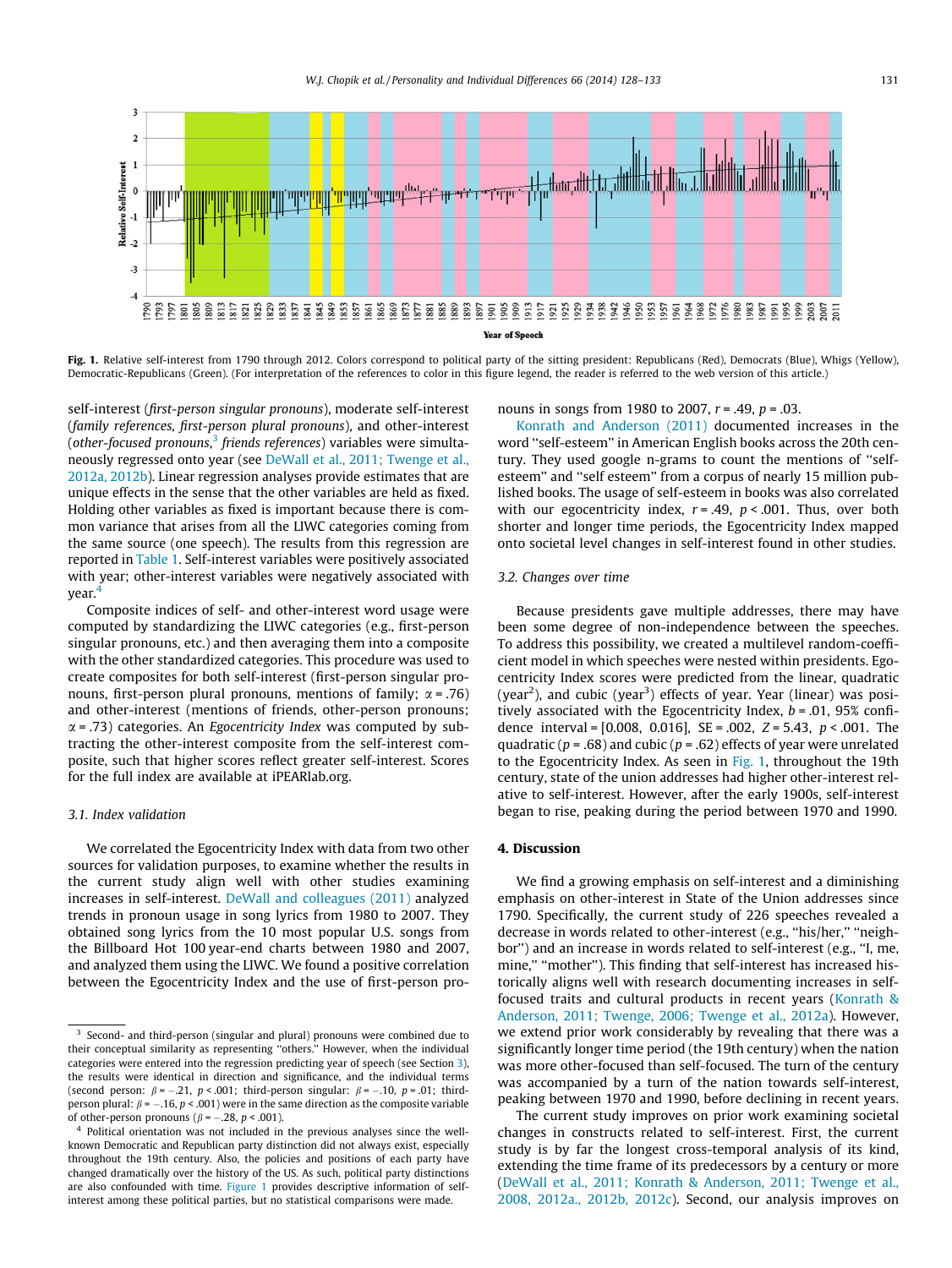<span id="page-4-0"></span>prior work that was limited to individual-level examinations of traits in college students using self-report measures by examining speeches that may serve as societal thermometers of self-interest. Third, we included a larger range of indicators of self-interest compared to previous studies. Fourth, and most importantly, this study situates the generational changes in self-interest within a longerterm historical context, revealing that not only is self-interest increasing, but there was also a period in US history when the nation was relatively high in other-interest.

The creation of a historical self-interest index, the Egocentricity Index allows other researchers to examine correlates of self-focus versus other-focus trends in the US. The extremely long duration of our study provides a critical perspective on the potential cyclical nature of these effects. For instance, our data show a regular dipping and rising pattern within certain historical periods, despite the overall pattern of increased self-focus. Carefully examining these micro-changes might be useful for understanding small fluctuations in Egocentricity over smaller time periods, and may serve as a useful predictor of other societal trends (e.g. short-term economic variables).

Despite the promising implications of this study, there are a number of limitations that should be considered. For example, the use of speeches may not reflect the self-interest of the nation as a whole, but rather changes in an elite group of politicians. Unfortunately, we have no way of quantifying the self-interest of the presidents themselves, or how their self-interest related to the electorate. However, individuals generally vote for politicians whose traits most resemble their own (including selfishness), suggesting that the traits of presidents and the general population may be related (Caprara, Vecchione, Barbaranelli, & Fraley, 2007). Nevertheless, future research can examine the extent to which cultural products reflect the psychological state of the general population to ensure the validity of studying changes in psychological states over time using such indicators.

Further, the content of speeches might merely symbolize what politicians think the electorate wants to hear. As such, changes in speech content over the last 200+ years could reflect changes in what politicians consider to be persuasive. However, much of the content of the speeches has been dedicated to social and public programs and legislation that has had large effects on US culture. Since government policy and programs can have large effects on the psychological state of a country, and the psychological state of a country can have large effects on government policy and programs (Pyszczynski, Solomon, & Greenberg, 2003), it seems reasonable to conclude that the State of the Union addresses capture at least some of the increases in self-interest in American society. With reference to the current study, it is interesting that the nation might consider a politician pandering to their self-interests to be more persuasive, which would also support our hypotheses.

The LIWC-generated composites of pronouns and mentions of family, friends, and others do not include proper nouns, which presents another limitation. As such, specific mentions of a president's name (i.e., Barack) or family (i.e., Michelle) are not included in the present analyses. Coding the names relevant to each presidential administration could provide a more precise measure of self-interest and other-interest in future research.

Finally, this study is limited to a Western, individualistic cultural context. Since the ability to assume another person's perspective is often bound by the constraints imposed by one's culture ([Wu & Keysar, 2007\)](#page-5-0), future research should examine whether parallel changes occur within more collectivistic cultures (e.g. Korea, China).

Yet, the current study is the first of its kind to document changes in self-interest in American society from 1790 to 2012. Our analysis suggests that extreme self-interest may be a relatively recent phenomenon in US culture. Increases in self-interest could be particularly worrisome given the interpersonal costs of too much focus on one's own needs (Crocker & Park, 2004). Moreover, the foundation of most societies is built on the ability to compromise with others who have different interests to arrive at solutions that benefit society as a whole.

In summary, we observed increases in indicators of self-interest in the United States over a period of 222 years. These increases align well with previous research examining individual- and cultural-level changes in concepts related to self-interest but can now be contextualized within the entire political history of the US. Future work can examine the specific conditions under which greater societal-level self-interest emerges and the conditions under which interest in others is enhanced.

#### Acknowledgment

Sara Konrath was supported by grants from The John Templeton Foundation, via the Psychology of Character (Wake Forest University) and directly from the sponsor (Grant # 47993).

#### References

- [Campbell, W. K., & Sedikides, C. \(1999\). Self-threat magnifies the self-serving bias: A](http://refhub.elsevier.com/S0191-8869(14)00174-3/h0005) meta-analytic integration. [Review of General Psychology, 3](http://refhub.elsevier.com/S0191-8869(14)00174-3/h0005)(1), 23–43.
- [Caprara, G. V., Vecchione, M., Barbaranelli, C., & Fraley, R. C. \(2007\). When likeness](http://refhub.elsevier.com/S0191-8869(14)00174-3/h0010) [goes with liking: The case of political preference.](http://refhub.elsevier.com/S0191-8869(14)00174-3/h0010) Political Psychology, 28(5), [609–632](http://refhub.elsevier.com/S0191-8869(14)00174-3/h0010).
- [Cialdini, R. B., Borden, R. J., Thorne, A., Walker, M. R., Freeman, S., & Sloan, L. R.](http://refhub.elsevier.com/S0191-8869(14)00174-3/h0015) [\(1976\). Basking in reflected glory: Three \(football\) field studies.](http://refhub.elsevier.com/S0191-8869(14)00174-3/h0015) Journal of [Personality and Social Psychology, 34](http://refhub.elsevier.com/S0191-8869(14)00174-3/h0015)(3), 366–375.
- [Crocker, J., & Park, L. E. \(2004\). The Costly Pursuit of Self-Esteem.](http://refhub.elsevier.com/S0191-8869(14)00174-3/h0180) Psychological Bulletin, 130[\(3\), 392–414](http://refhub.elsevier.com/S0191-8869(14)00174-3/h0180).
- Dawkins, R. (1976). The selfish gene. Oxford University Press; New York, NY, USA
- [DeWall, C. N., Pond, R. S., Jr., Campbell, W. K., & Twenge, J. M. \(2011\). Tuning in to](http://refhub.elsevier.com/S0191-8869(14)00174-3/h0025) [psychological change: Linguistic markers of psychological traits and emotions](http://refhub.elsevier.com/S0191-8869(14)00174-3/h0025) over time in popular U.S. song lyrics. [Psychology of Aesthetics, Creativity, and the](http://refhub.elsevier.com/S0191-8869(14)00174-3/h0025) Arts, 5[\(3\), 200–207](http://refhub.elsevier.com/S0191-8869(14)00174-3/h0025).
- [Gentile, B., Twenge, J. M., & Campbell, W. K. \(2010\). Birth cohort differences in self](http://refhub.elsevier.com/S0191-8869(14)00174-3/h0030)[esteem, 1988–2008: A cross-temporal meta-analysis.](http://refhub.elsevier.com/S0191-8869(14)00174-3/h0030) Review of General [Psychology, 14](http://refhub.elsevier.com/S0191-8869(14)00174-3/h0030)(3), 261–268.
- [Hamilton, W. D. \(1964\). The genetical evolution of social behaviour: I and II.](http://refhub.elsevier.com/S0191-8869(14)00174-3/h0035) Journal [of Theoretical Biology, 7](http://refhub.elsevier.com/S0191-8869(14)00174-3/h0035), 1–16.
- [Heine, S. J., Lehman, D. R., Markus, H. R., & Kitayama, S. \(1999\). Is there a universal](http://refhub.elsevier.com/S0191-8869(14)00174-3/h0040) [need for positive self-regard?](http://refhub.elsevier.com/S0191-8869(14)00174-3/h0040) Psychological Review, 106(4), 766–794.
- Kohlberg, L. (1985). [Kohlberg's stages of moral development. Theories of development](http://refhub.elsevier.com/S0191-8869(14)00174-3/h0160). [Upper Saddle River, NJ: Prentice-Hall, pp. 118–136](http://refhub.elsevier.com/S0191-8869(14)00174-3/h0160).
- [Konrath, S. H., & Anderson, P. A. \(2011\). A century of self-esteem. In S. De Wals & K.](http://refhub.elsevier.com/S0191-8869(14)00174-3/h0165) Meszaros (Eds.), [Handbook on psychology of self-esteem](http://refhub.elsevier.com/S0191-8869(14)00174-3/h0165) (pp. 157–174). Noca [Science Publishers Inc.](http://refhub.elsevier.com/S0191-8869(14)00174-3/h0165)
- [Konrath, S. H., O'Brien, E. H., & Hsing, C. \(2011\). Changes in dispositional empathy in](http://refhub.elsevier.com/S0191-8869(14)00174-3/h0055) [American college students over time: A meta-analysis.](http://refhub.elsevier.com/S0191-8869(14)00174-3/h0055) Personality and Social [Psychology Review, 15](http://refhub.elsevier.com/S0191-8869(14)00174-3/h0055)(2), 180–198.
- [Lamoreaux, M., & Morling, B. \(2012\). Outside the head and outside individualism](http://refhub.elsevier.com/S0191-8869(14)00174-3/h0060)[collectivism: Further meta-analyses of cultural products.](http://refhub.elsevier.com/S0191-8869(14)00174-3/h0060) Journal of Cross-[Cultural Psychology, 43](http://refhub.elsevier.com/S0191-8869(14)00174-3/h0060)(2), 299–327.
- [Morling, B., & Lamoreaux, M. \(2008\). Measuring culture outside the head: A meta](http://refhub.elsevier.com/S0191-8869(14)00174-3/h0065)[analysis of individualism–collectivism in cultural products.](http://refhub.elsevier.com/S0191-8869(14)00174-3/h0065) Personality and [Social Psychology Review, 12](http://refhub.elsevier.com/S0191-8869(14)00174-3/h0065)(3), 199–221.
- [Nisbett, R. E., & Wilson, T. D. \(1977\). Telling more than we can know: Verbal reports](http://refhub.elsevier.com/S0191-8869(14)00174-3/h0070) on mental processes. [Psychological Review, 84](http://refhub.elsevier.com/S0191-8869(14)00174-3/h0070)(3), 231–259.
- [Pennebaker, J. W., Booth, R. J., & Francis, M. E. \(2007\).](http://refhub.elsevier.com/S0191-8869(14)00174-3/h0170) Linguistic Inquiry and Word [Count \(LIWC2007\): A computer-based text analysis program \[Computer software\]](http://refhub.elsevier.com/S0191-8869(14)00174-3/h0170). [Austin, TX: LIWC.net.](http://refhub.elsevier.com/S0191-8869(14)00174-3/h0170)
- [Pyszczynski, T., Solomon, S., & Greenberg, J. \(2003\).](http://refhub.elsevier.com/S0191-8869(14)00174-3/h0080) In the wake of 9/11: The psychology of terror[. Washington, DC, US: American Psychological Association.](http://refhub.elsevier.com/S0191-8869(14)00174-3/h0080)
- [Raskin, R., & Shaw, R. \(1988\). Narcissism and the use of personal pronouns.](http://refhub.elsevier.com/S0191-8869(14)00174-3/h0085) Journal [of Personality, 56](http://refhub.elsevier.com/S0191-8869(14)00174-3/h0085)(2), 393–404.
- [Scherwitz, L., Graham, L. E., Grandits, G., Buehler, J., & Billings, J. \(1986\). Self](http://refhub.elsevier.com/S0191-8869(14)00174-3/h0090)[involvement and coronary heart disease incidence in the multiple risk factor](http://refhub.elsevier.com/S0191-8869(14)00174-3/h0090) intervention trial. [Psychosomatic Medicine, 48](http://refhub.elsevier.com/S0191-8869(14)00174-3/h0090)(3–4), 187–199.
- [Schwarz, N. \(1999\). Self-reports: How the questions shape the answers.](http://refhub.elsevier.com/S0191-8869(14)00174-3/h0095) American [Psychologist, 54](http://refhub.elsevier.com/S0191-8869(14)00174-3/h0095)(2), 93–105.
- [Snibbe, A. C., & Markus, H. R. \(2005\). You can't always get what you want:](http://refhub.elsevier.com/S0191-8869(14)00174-3/h0100) [Educational attainment, agency, and choice.](http://refhub.elsevier.com/S0191-8869(14)00174-3/h0100) Journal of Personality and Social [Psychology, 88](http://refhub.elsevier.com/S0191-8869(14)00174-3/h0100)(4), 703–720.
- [Tausczik, Y. R., & Pennebaker, J. W. \(2010\). The psychological meaning of words:](http://refhub.elsevier.com/S0191-8869(14)00174-3/h0105) [LIWC and computerized text analysis methods.](http://refhub.elsevier.com/S0191-8869(14)00174-3/h0105) Journal of Language and Social [Psychology, 29](http://refhub.elsevier.com/S0191-8869(14)00174-3/h0105)(1), 24–54.